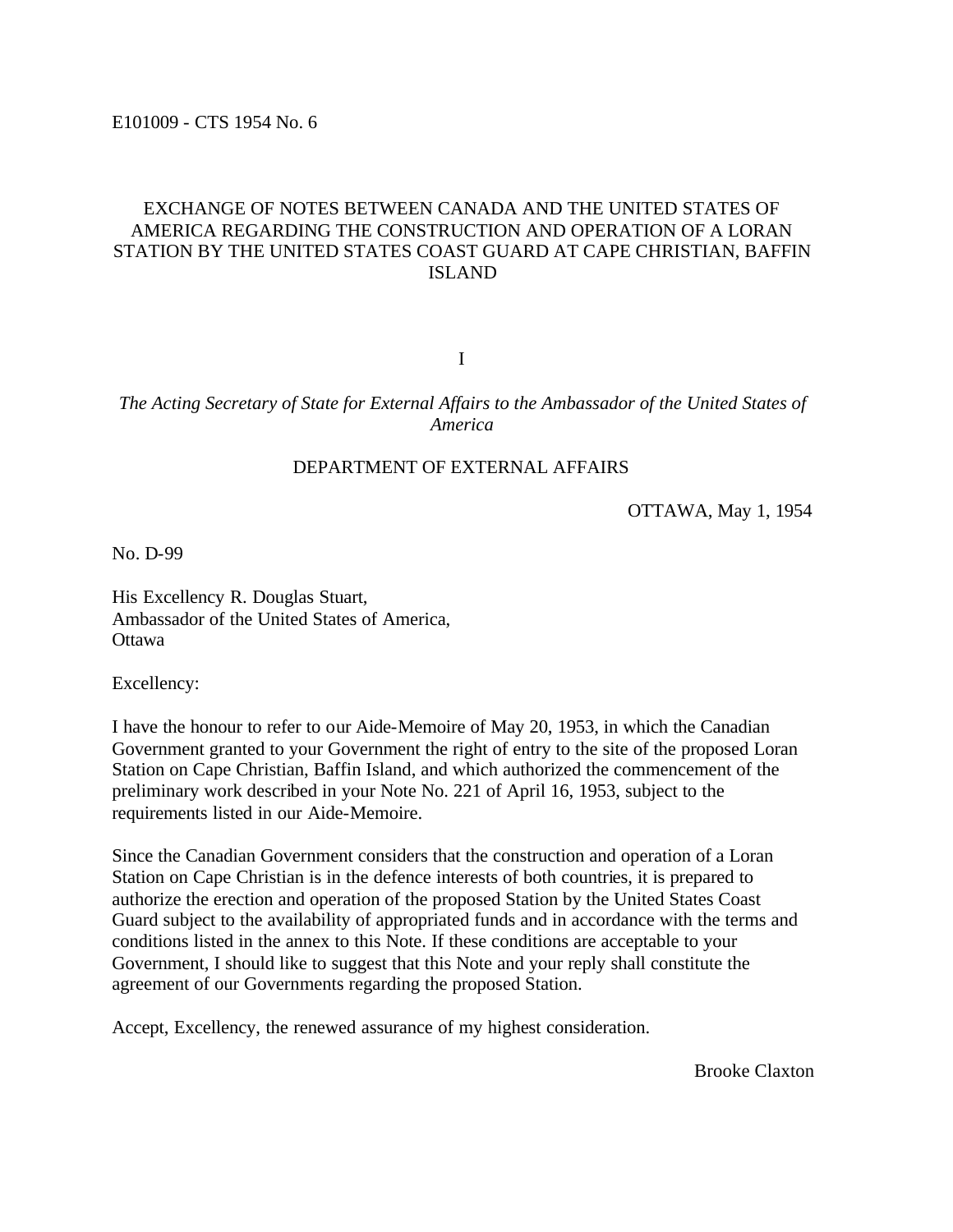# ANNEX

# CONDITIONS FOR CONSTRUCTION AND OPERATION OF THE LORAN STATION AT CAPE CHRISTIAN, BAFFIN ISLAND

(In this Annex, unless the context otherwise requires, "Canada" means the Government of Canada, and "United States" means the Government of the United States of America.)

### (1) Site

Canada shall retain title to all the land required for the Loran Station and its ancillary facilities. The Canadian Government grants and assures to the U.S. Government, without charge, such rights of access, use and occupancy as may he required for the construction, equipment and operation of the station, subject to the provisions described in the following paragraphs.

#### (2) Plans

The detailed plans of the buildings, roads, landing and storage facilities, water supply facilities, use of local materials (rock fill, sand, gravel, etc.,) and arrangements for disposal of garbage, sewage and rubbish shall require the approval of the Department of Transport and the Department of Northern Affairs and National Resources in advance of the construction. Canadian officials shall have the right of inspection during construction. Any plans for subsequent construction must also be submitted in advance for approval of the appropriate Canadian officials.

### (3) Construction

(a) Canadian contractors shall be extended equal consideration with U.S. contractors in the awarding of contracts, and Canadian and U.S. contractors shall have equal consideration in the procurement of materials, equipment and supplies in either Canada or the U.S.

(b) Any contractors awarded a contract for construction in Canada shall be required to give preference to qualified Canadian labour for such construction. The rates of pay and working conditions for this labour will be set after consultation with the Canadian Department of Labour and will be set in accordance with the *Canadian Fair Wages and Hours of Labour Act* of 1935.

(c) Canadian law (e.g. tax laws, labour, workmen's compensation, ordinances of the Northwest Territories, etc.) will apply.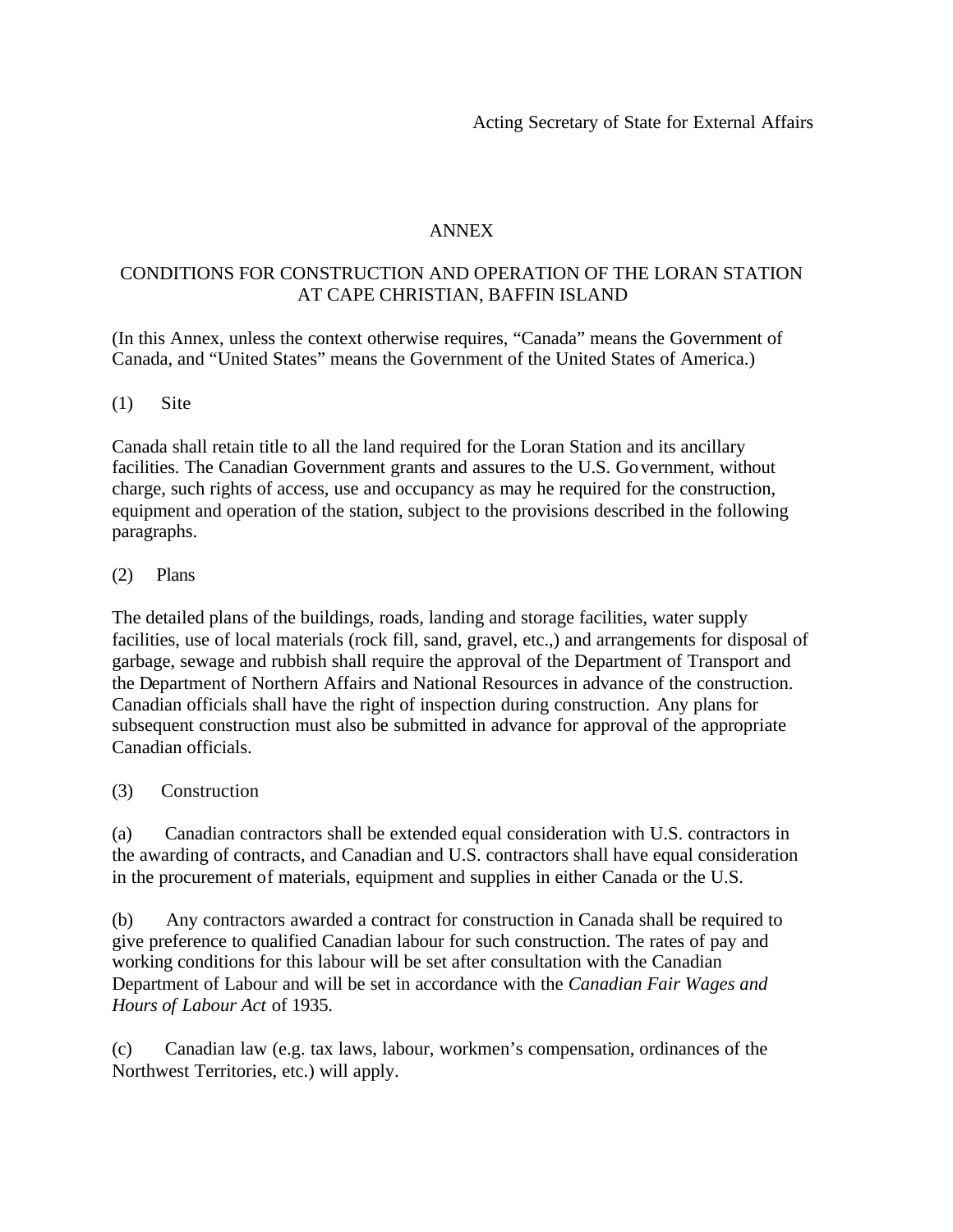(d) Subject to the agreement of the appropriate Canadian authorities, the U.S. may use, without charge, gravel and other construction material from Federal Crown lands.

(4) Ownership of Movable Property

Ownership of movable property brought into Canada or purchased in Canada by the United States for the Station, shall remain in the United States.

The United States shall have the unrestricted right of removing or disposing of all such property provided

(a) that the removal or disposition does not impair the operation of the station, unless it has been discontinued in accordance with paragraph 5 (b) below, and

(b) that removal or disposition takes place within a reasonable time after the date on which the operation of the Station has been discontinued pursuant to this agreement.

(5) Operation of the Station

(a) Right of Canada to Assume Operation

Canada shall have the right, on one year's notice, to take over the operation and manning of the Station. In the event that Canada does take over the operation and manning of the Station, the subsequent costs of operation (excluding military man-power costs) shall be shared by the two countries, the proportion to be paid by each to be determined on the basis of the use made by each of the services provided by the Station.

(b) Period of Operation of the Station

The Station shall be maintained in operation for a period of ten years or such shorter period as shall be agreed by both countries in the light of their mutual defence interests. Thereafter, the Station shall be operated so long as in the opinion of both countries there is a continuing need for the facilities in their mutual defence interests; in the event that either government wishes to discontinue the arrangement and to close the Station, the question of continuing need shall be referred to the Permanent Joint Board on Defence. In considering the question of continuing need, the Permanent Joint Board on Defence sha ll take into account the relationship of the Loran facilities at this Station with those established elsewhere in the same general region.

If it is decided at any time that the Station is no longer necessary it shall be closed within one year, and the land together with any immovable facilities on it shall revert to the use of Canada.

(c) It shall be the responsibility of the United States at the end of its occupancy of the site to ensure that the site is left in good order.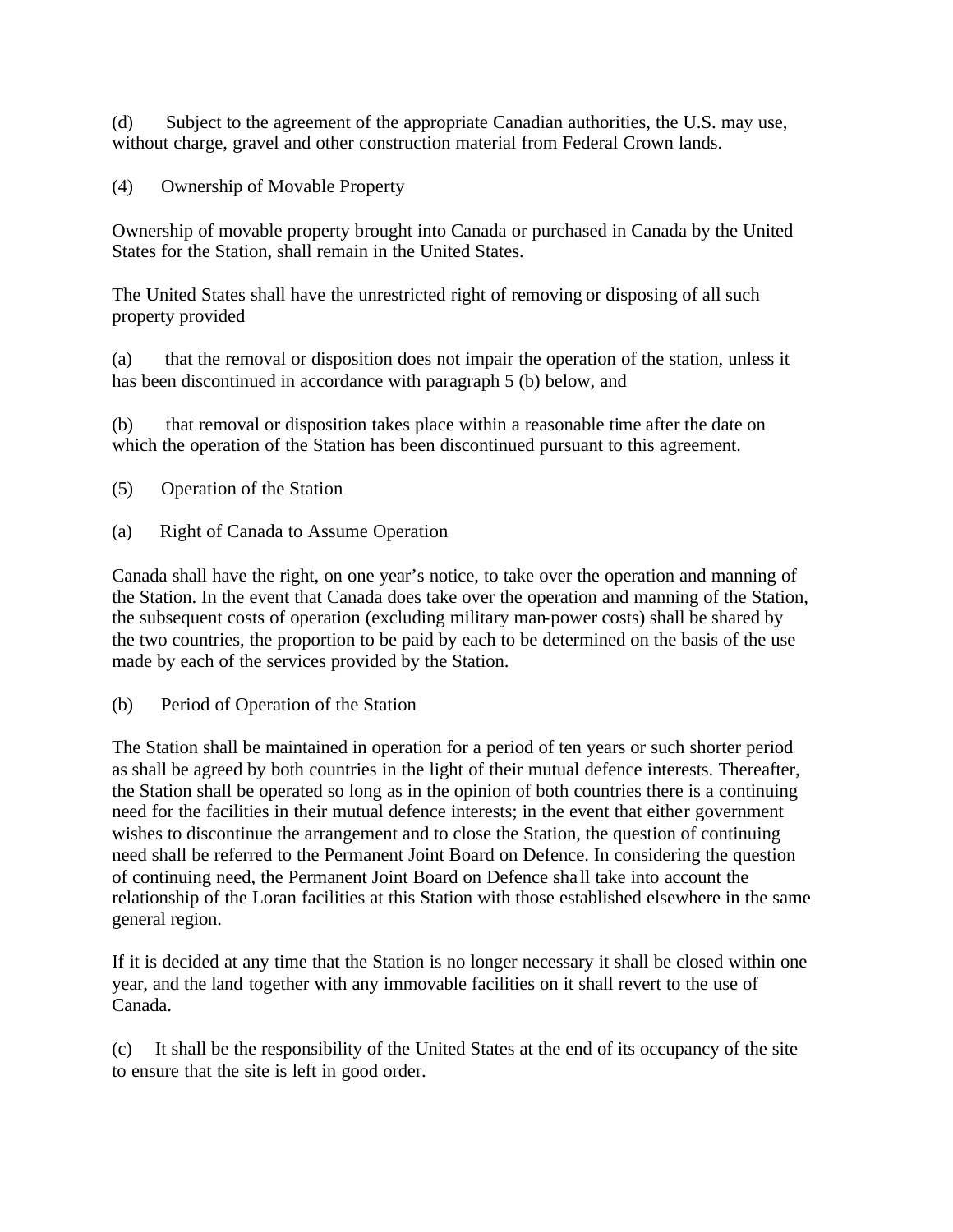#### (6) Assignment of Radio Frequencies

Arrangements respecting such technical matters as frequencies and powers shall be coordinated with the RCAF and with the Department of Transport, and will be subject to the approval of the Department of Transport.

(7) Scientific Information

Any geological, topographical, hydrographical or other scientific data obtained in the course of operations at Cape Christian shall be transmitted to the Canadian Government.

(8) Protection of Wildlife and Objects of Historic Interest

No game or wildlife shall be taken or molested on Baffin Island by members of the construction force or personnel on the Station staff.

No objects of archaeological interest or historic significance on Baffin Island will be disturbed or removed therefrom.

In the event that facilities planned for the Station might encroach on or disturb the existing settlement at Clyde or any Eskimo settlements, burial grounds, etc., in that area, the permission of the Canadian Department of Northern Affairs and National Resources must be obtained before such facilities are constructed. The United States authorities shall be responsible for the removal of any objects to an acceptable location.

(9) Consultation with Canadian Official on Cape Christian

Should any situation develop during the construction and operation of the Station which conflicts with any of the provisions listed above, the senior United States official shall consult the Canadian officer-in-charge in an attempt to resolve the problem or hindrance.

### (10) Station Staff

It is noted that the U.S. Coast Guard expects to staff the Loran Station with one commissioned officer and 32 enlisted men. Any substantial increase in the complement shall become a matter of negotiation between the two Governments.

It is understood that the personnel will not be engaged in any Military operations other than those concerned with the proper functioning of a Loran Transmitting Station.

No provision for station security shall be made beyond that which the normal station complement can make with a nominal allowance of small arms.

(11) Canadian Immigration and Customs Regulations